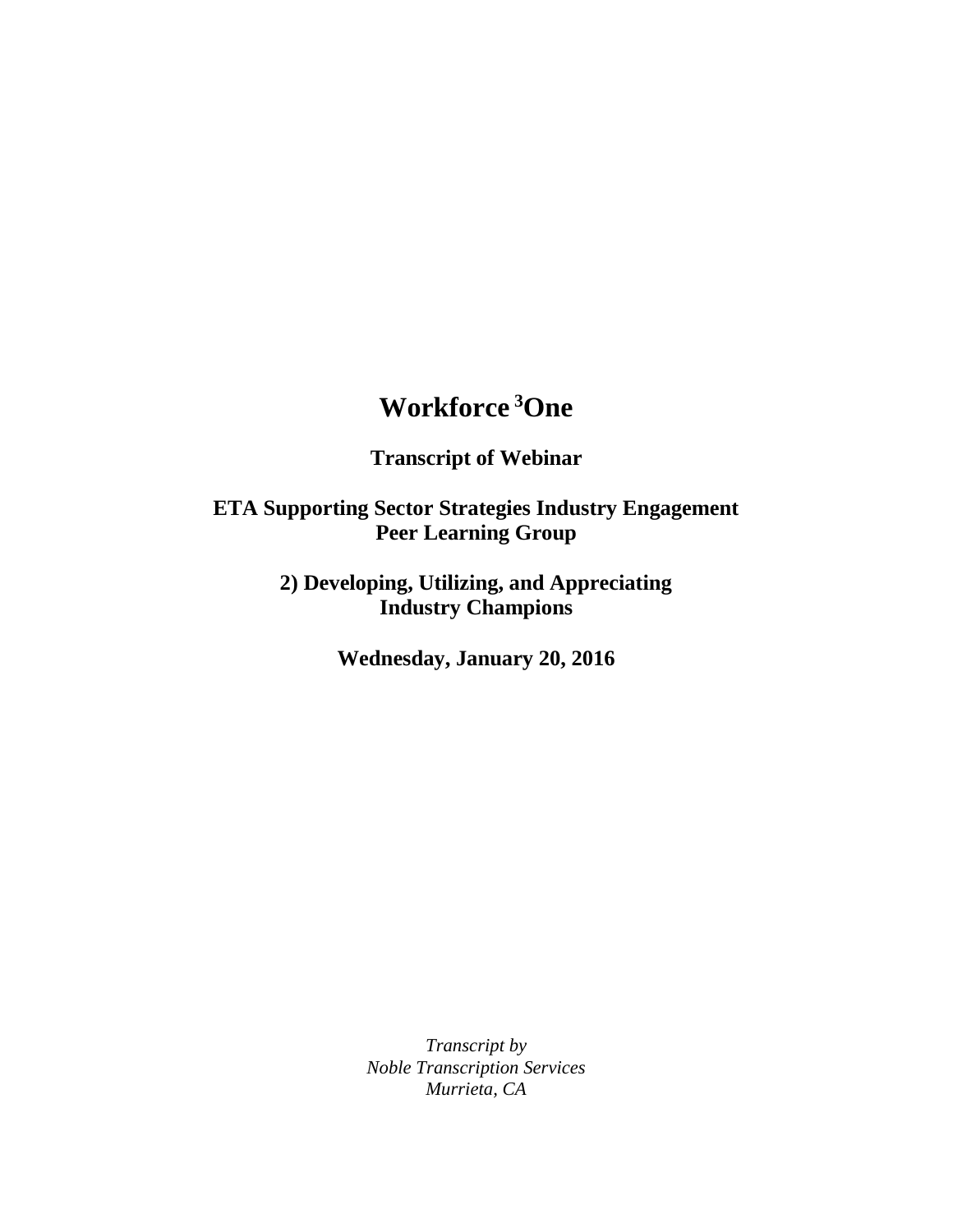BRIAN KEATING: I'm going to go ahead and transition to now. So I do want to welcome everyone to today's ETA Supporting Sector Strategies Industry Engagement Peer Learning Group webinar. So again, introduce yourself, if you haven't already done that. Ask questions and comments using that chat, and then we'll also let you know about asking questions and making comments through the phone line in a little bit.

But for now, to kick things off I want to turn things over to Patricia Maguire from Jobs for the Future. Patricia, whenever you're ready.

PATRICIA MAGUIRE: Okay. Great. Thank you, Brian, and thanks, everyone, for joining today. Today is the second webinar in the series for the industry engagement peer learning group. We had our kickoff one in November and talked about how to move beyond a hub and spoke model of employer industry engagement to doing a convening multiple employers within a sector that we really want to focus on when we want a successful sector partnership.

So today we're going to be talking about some strategies on how to do that, how to get that deep engagement, and we're going to talk about how to develop, utilize, and appreciate industry champions to kind of get to that deeper level of employer engagement.

And so today what we're going to do is – oops. Sorry. Used the wrong button to forward the slide.

So I'm going to give a few opening resources and what they've kind of defined or had to say about industry champions, and we're going to hear from two practitioner speakers in the field on how, within their sector partnership, they've engaged industry and really utilized their champions to further their sector partnerships plan and agenda and vision.

So first, we're going to hear from Amanda Duncan who's from the Workforce Alliance of South Central Kansas. Then we'll hear from Eric Karmecy from the Oh-Penn Pathways to Competitiveness. And what we're going to do is have them each present for maybe seven or so minutes, and then, as Brian said, feel free to chat questions while they're talking in the chat and I'll be monitoring.

And if there's some specific question for the individual speakers, I may pose them after they've done their brief presentation. But we're also going to open it up after both of them do a short presentation for more discussion and more interactive Q&A. So that will be kind of the meat of the conversation today, and then we'll do a quick wrap up and talk about some next steps and some things that are coming up on this project.

So just to go into a little bit about what we mean by when we talk about industry champions, I found when I looked, a few – and I mentioned this on our previous webinar too, the – some of these resources, and they're also available. I have a URL here, and they're available for download in the file share as well, as Brian said. And we will be posting these on the website as well so you can kind of access them later too.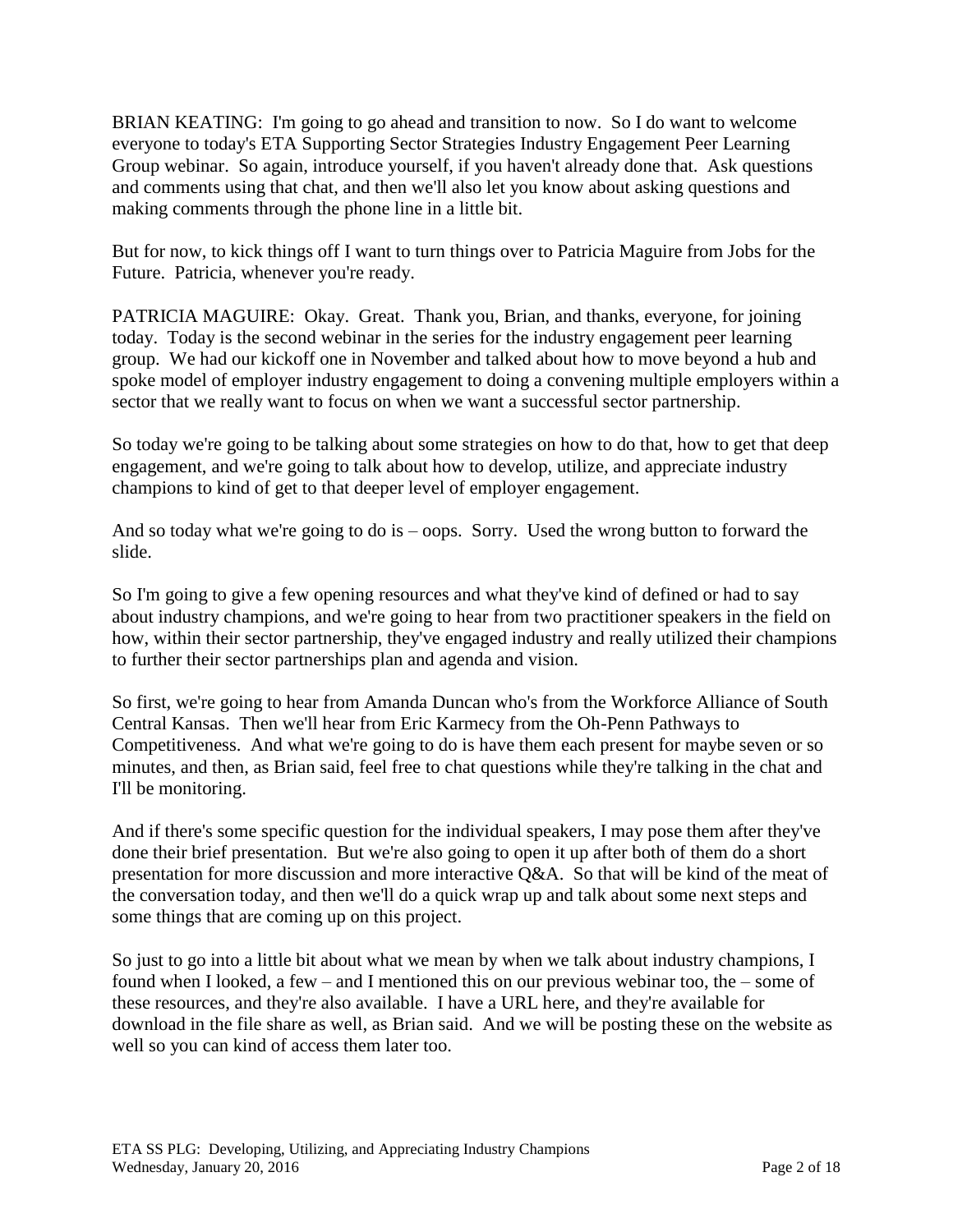But the first one is the Colorado Regional Sector Partnership Convener Training Workbook, which has a lot of great information about specifics and how-to's. And when they kind of talk about how to engage industry champions, there really is a power in that label. So we're purposely using champions and not using the word representative because champions can note more of an action and a doing versus a talking and because that's what we want. You really want to put some – have your champions take on some ownership and then be willing to invest time and their resources.

And so similarly in that vein, in Comm Corp Partnership: Workforce Development Practitioner's Guide they also define champions as business leaders that believe in the work, are committed to the vision, and then the key next step is they're willing to use their power and prestige to garner support for the effort.

So really helping to use whatever leverage they have, kind of engaging other peers or competitors or people in the industry using the resources at their disposal, whether it be equipment or staff support or all of that. So you really want folks to put some skin in the game in terms of your business champions.

And this isn't published yet. This is in the works. The ETA sector strategies project is putting together a guide to compile the resources and add some additional ones where there's some gaps, but we also talk about really using those champions to do peer to peer, to help convene a larger group of employers. It can be daunting, the prospect of engaging multiple employers. How do you get to that point?

So if you break it down – and that's what we're trying to talk about on today's webinar – and kind of convert or get a few key champions within the industry, then they can really be helpful in driving those other engagement efforts to get even more employers and businesses around the table. And especially when it's those first few – first meeting or call to have those champions do the invite versus the workforce board or community college or whoever other partners doing that, that makes a big difference in kind of getting in the door and getting some response.

So those are some of the key resources that I recommend in terms of what we mean by industry champion and kind of some of the definition or criteria, so to speak. And you'll hear some of this more. Our practitioners will go into more detail about – and expand upon some of these criteria and definitions as well.

So without further ado, I'd like to turn things over to our first speaker, Amanda Duncan, who is the vice president and chief business development officer at Workforce Alliance of South Central Kansas. Amanda, I'll turn things over to you.

AMANDA DUNCAN: Thank you, Tricia. Good afternoon, everyone, and welcome to this call from the chilly Wichita, Kansas. I've seen some of you log in and introduce yourselves. So I'm jealous of you who said you're from Hawaii, but thank you for joining. I want to give a little bit of background about the Workforce Alliance of South Central Kansas and a project we have called PACES.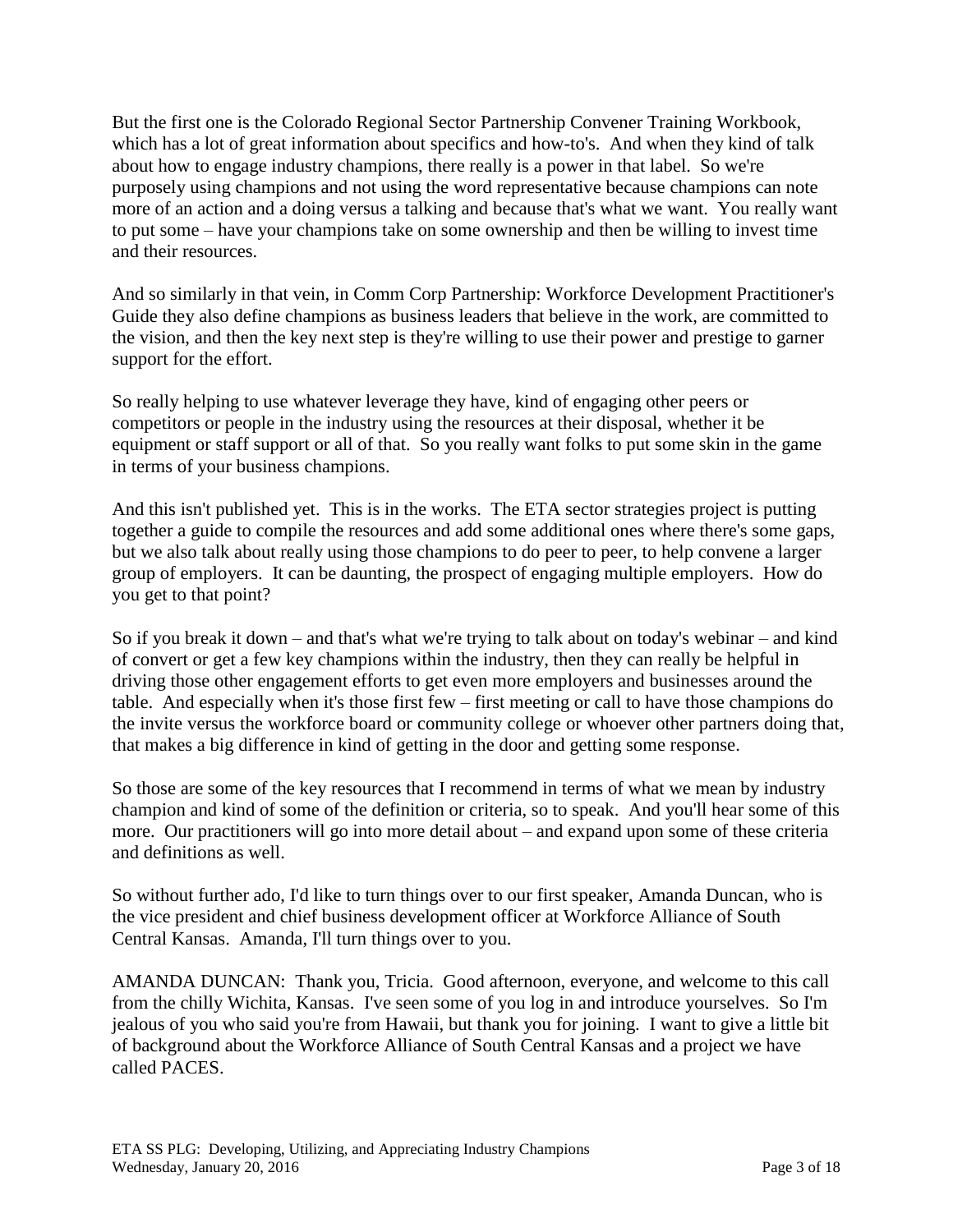We are the local workforce investment board for the Wichita, Kansas and surrounding six-county metro. For those of you who have not been to Kansas before, Wichita is actually the largest city in the state, and we are a hub of aviation. So in 2008 our workforce board partnered with several companies and other entities in Wichita to form the PACES project and become a site for the National Fund for Workforce Solution.

We began with roughly five or six aviation companies. And if you're not familiar, Wichita is home to several OEM, original equipment manufacturers of both commercial and general aviation as well as some military contracts as well. So if you've ever flown on a plane commercially, it was either built or designed in Wichita, some, all, part. We're home – we had Boeing for many years, and we have a large Airbus engineering center. And so that really led to the aviation cluster development.

In addition to that, as aviation is cyclical, we've developed partnerships in healthcare and IT, which I'll talk a little bit more about today, but those industry partners came together. And as you can see on this slide, through PACES we've served just over 3200 people and gotten 1600 jobs in aviation, 300 in healthcare, and 400 in other sector. Oh, excuse me. I've left out our healthcare number, which that field should be 13.

So as I said, our aviation cluster grew to the 91 employers it is today from a core group of five to six employers. And our healthcare cluster really started out with two primary employers, and so in total for the eight years we've seen an investment of about \$3.1 million.

We've had difficulty breaking into healthcare sector. As I mentioned, we started with two main employers, and those were competing hospitals. Those two hospitals, one of them is the largest hospital health system in the state. The other is a privately owned group, and in the past couple of years they've both gone through major transitions dealing with being bought out by corporate health center chains. Excuse me just a second while I try to advance this.

So one thing we did to bring this cluster together through an initiative that we were able to participate through Jobs for the Future as well as some local initiatives to bring the healthcare sector up was provide the sector complete research. We had worked with both of the major healthcare employers to try to get them to come to the table and they were not interested because they were competitors and they just couldn't get over that.

They wanted to work with us individually, but they didn't want to work together with their competitor. In addition to that there was major leadership changes at both of these hospitals, and so as you can see there, we compiled data.

We had technical assistance to compile some of this labor market information, and this is some of the data we presented to the employers, which they really liked the feedback. They could see where the concentration is, the opportunities for the market, the amount of impact it has on the economy. And so then that really got the conversation started.

Another thing that we did to help recruit a champion for this industry was to work with somebody who didn't work for either one of the two groups. We were able to find a dynamic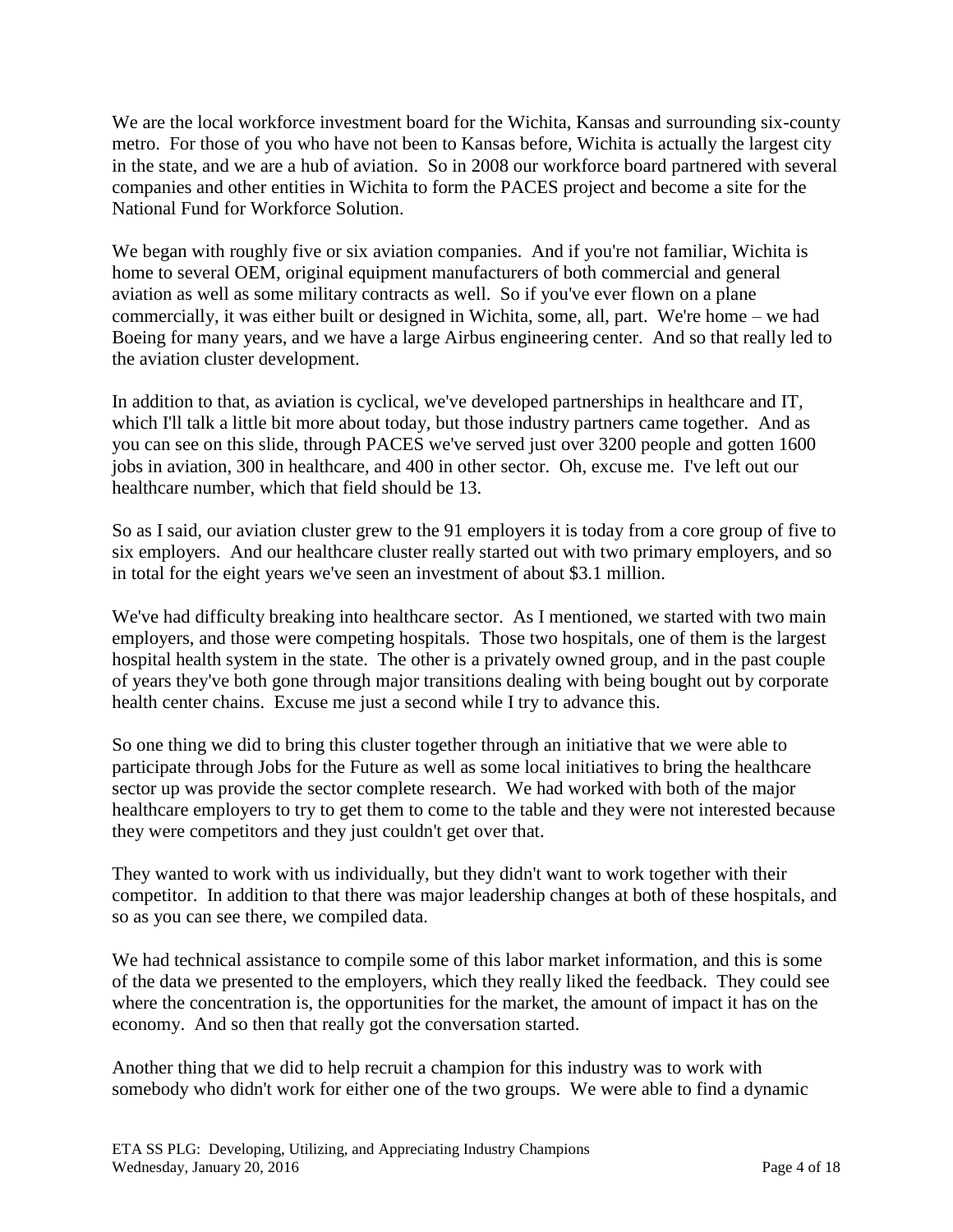individual from the local medical society. So it was a group already working, although on different areas than workforce, with the health systems that had a relationship, had clout in the community both in the medical community as well as just the community overall was a leader, a civic leader, et cetera.

So this person helped bring these two groups together to the point that we were able to bring another individual that did work for one of the employers to the table to help develop additional programs, rolling out apprenticeship programs. They traveled with us to the national funds meeting in Baltimore and have just been really on fire for the industry.

This slide here just kind of details a script that we used once we were able to get multiple, those 13 employers to the table to talk to them about the value of working together as an industry. So we talked to them about how they can save time and money. It's kind of a selfish reason to come to the table because they're all going to individually go to seek resources.

So if they do it as a group, they can bring that \$3.6 billion number to the table. They can show the 36,000 employees they have to bankers to request infrastructure for training needs. The other thing is that in addition to those two large health employers, there's boutique hospitals. There's a lot of outpatient care in Wichita, and so we talked to them about coming to the table will give them superior knowledge, advantage over other local competitors or other competitors in the region that may be outside of Wichita, the Oklahoma City market, the Kansas City market, etcetera.

And so this is kind of a script that we have, and after we got those initial companies to the table, we really started talking about making a peer-to-peer ask. This is why you would sell it to your competitor, because there's a lot more weight that comes to a company when their peer is talking to them about a need than when the government or the workforce center or even the mayor sometimes can have. So this is kind of a script that we – excerpts from a script that we use.

And then finally I just wanted to talk about the challenges and some of the outcomes we've had. So number one, the thing that I would tell you all to remember is collaboration is not easy. This is kind of a mantra that we have in our office that we have to remind our self that – when we get frustrated. It's not easy, so don't expect it to be easy and don't get frustrated too easily when things don't go smoothly because it's baby steps.

We also talk in Wichita a lot about coopetition. That's the combination of cooperation and competition. You need a healthy amount of both for your industry collaborative to succeed. And then some of the outcomes that we've seen in small scale and some in larger scale are a stronger location quotient, a better tie to related industries or the supply chain, or more of that type of company wanting to locate here or grow businesses because the main industry is strong.

And then we've gotten better data from the companies. They've cooperated with us more so that we can back up decision making with the policy level or funding, investments from either the local government, the state government, or where we invest our private grant dollars. And then the industry awareness of the industry comes together to do recruiting, leads to a better talent pipeline.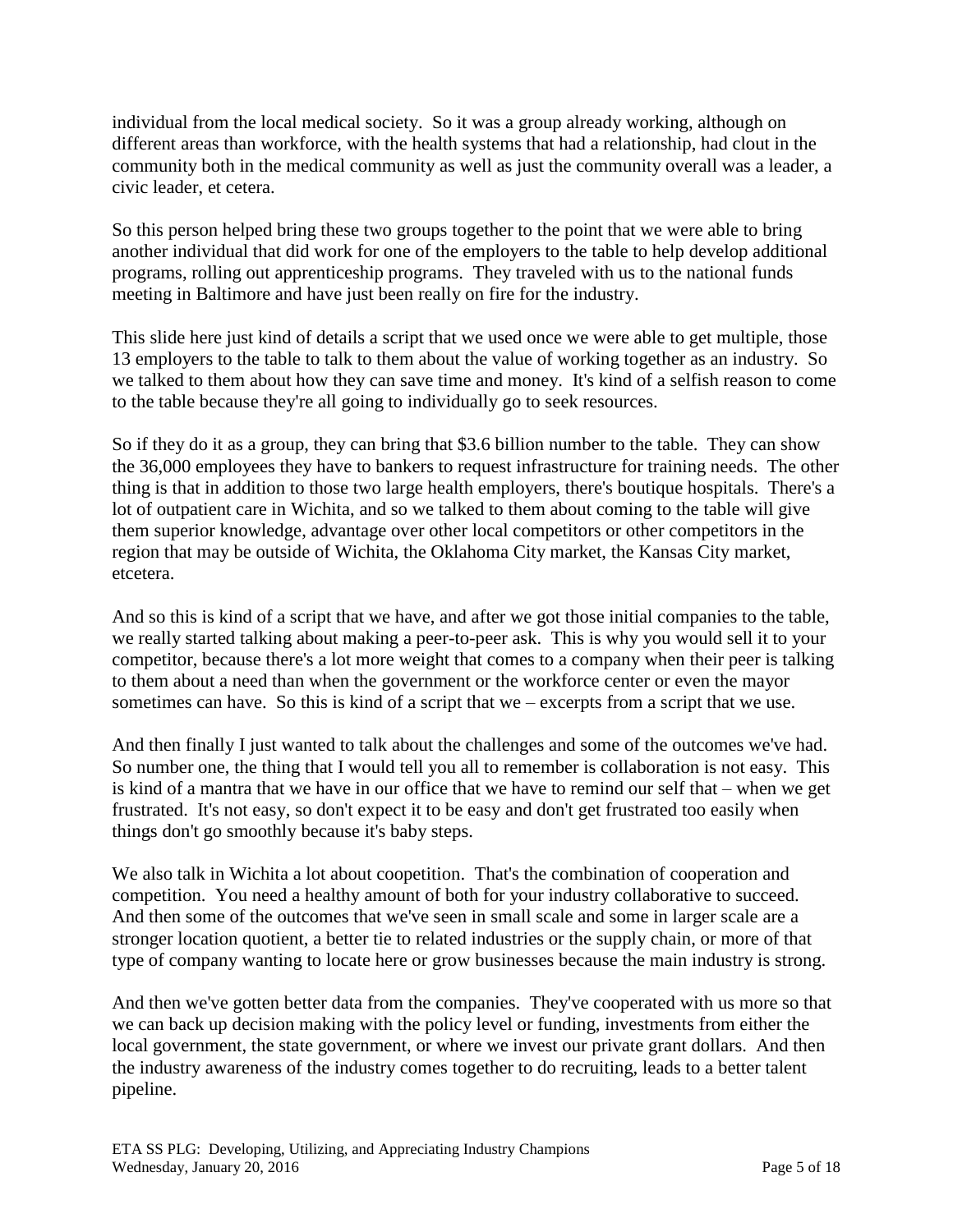So for instance, in our manufacturing industry we've had a group really come together of about 40 – excuse me – 32 companies to try to increase the awareness of high school students to enter manufacturing careers. And in the last year we've seen a 7 percent increase in the number of high school students enrolling in manufacturing courses. So that's just one outcome that they know they're helping to grow their talent pipeline for the future.

So that's kind of basically just an overview of what's going on in Wichita and the successes that we've had, which in my mind are minor because, as I said, collaboration is not easy. Getting people to the table takes a lot of patience and recognition of those employers, openly trying to communicate, reaching out multiple times, and then all of that hard work does lead to that magic of the collaboration coming together.

MS. MAGUIRE: Thanks, Amanda. And I actually just wanted to follow up too. I love the coopetition thing, which is so true, and I know, especially like you mentioned, in healthcare you were having to challenge getting folks because of the competition aspect. And you did a great job of using labor market data to kind of get them to the table as a nice carrot. And to follow up on your point, in terms of taking time, what really struck me with your healthcare example is that you almost were able to convert someone that you were – one of the big healthcare employers that is like you were meeting with multiple times, and you have to be kind of opportunistic at these and see what – keep up with them.

And then you were able to identify a need they had and help out with it and then kind of convert them into a champion. They were kind of like, we got this or we're using other agencies for  $-$ (inaudible) – for service, and you were able to kind of convert that. (Inaudible) – other tips around that in terms of just you kept kind of circling, coming back to them to make sure you're checking in even though they weren't engaging right at the beginning but were able to kind of jump on it when they did have a need.

MS. DUNCAN: Yes. I want to just point out that it's really important to keep bringing back to the forefront to the employer what's in it for them, how this is benefitting them. And we were really able to convert somebody who had – didn't want anything to do with working as the industry really to become that champion because the individual at the company saw how greatly it was impacting the nursing coming into her facilities, multiple facilities in the region.

And then she was able to see that it was impacting the overall nursing quality that was coming out because the main school that they hired from also supplied nurses to other healthcare providers. And so that's where it finally clicked for her that it's an industry-wide issue. Even though that was the model at her hospital, the way they did their initial intake and hiring was different than other people, they all needed the same skill set. And so showing them what's in it for them can lead to many more things that can help the industry.

MS. MAGUIRE: And sometimes you just have to repeat it again and again or say it different ways because once you get their attention, you almost have to – even though you think you told them the services that you can offer, sometimes until you fully get their attention when they're like, wait a minute. You can help me with this, or you can connect me and help with this? Then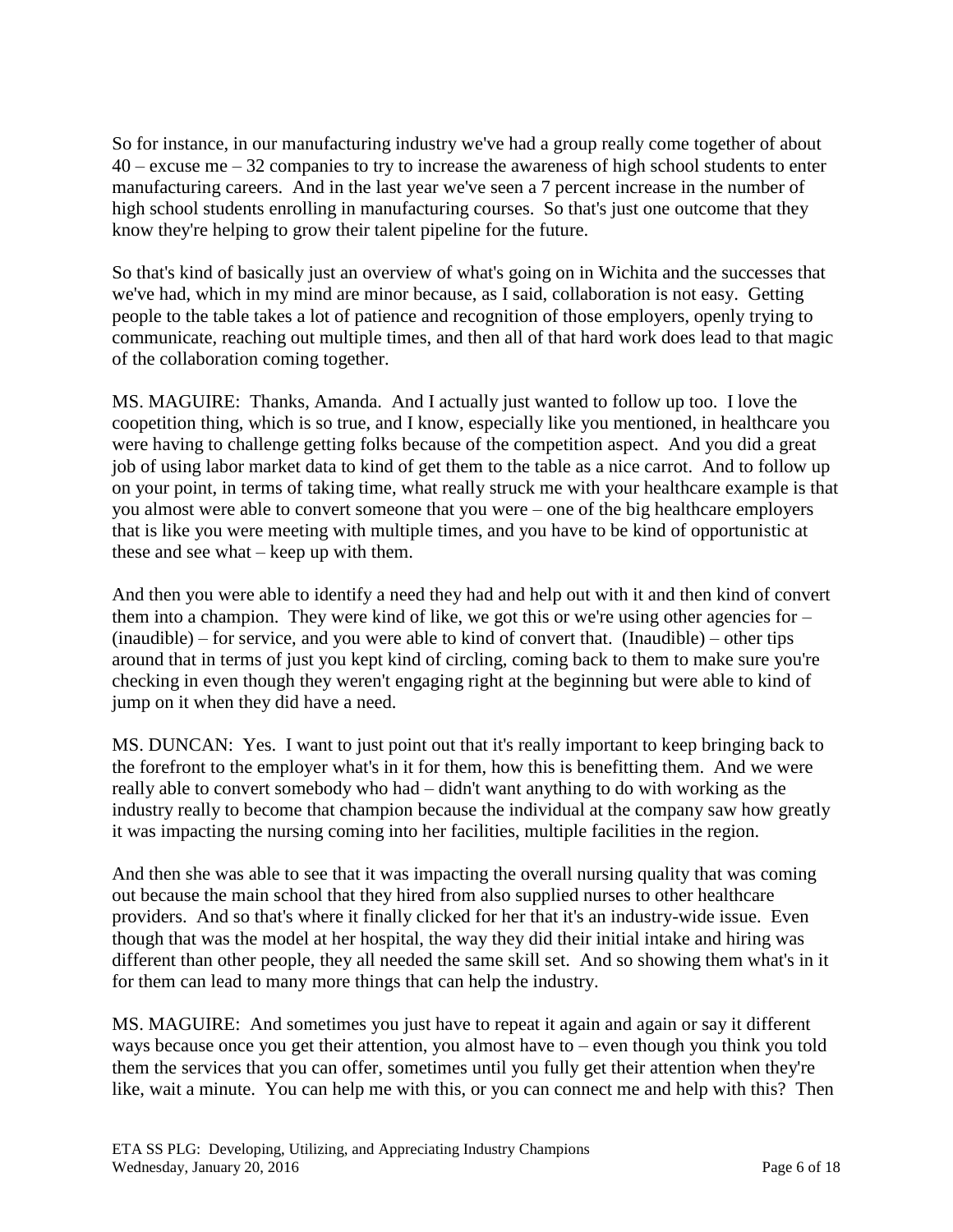it snowballs and you can say, we also offer this. And they're like, you do? And in your head you're like, well, yes. Remember I've told you multiple times. But sometimes it just takes that persistence and constant reminder.

So great. Checking. Anyone have any specific questions for Amanda before I move on? And feel free if you think of something later to chat it in and we can come back to it in the main Q&A section. I see someone's typing. So I want to give it a second. It's coming up. I'll hold on. I don't want to move. So let's move on, and we can circle back to questions later as well. So thank you, Amanda, for sharing and staying on to answer some questions in a little bit.

And it's my pleasure to introduce next our second practitioner speaker, Eric Karmecy, who's with Oh-Penn Pathways to Competitiveness, project manager with the West Central Job Partnership. Eric, I'll turn things over to you.

ERIC KARMECY: Thanks, Tricia, and thank you all for participating today. It's a pleasure to be here. Greetings from the Oh-Penn interstate region here in Western Pennsylvania and Eastern Ohio. Our project really brought together 400 regional stakeholders back in early 2012 in the manufacturing sector to identify key workforce challenges and opportunities that were facing the region.

And from some of these regional planning efforts we were able to develop a strategic plan which really became the basis for our workforce innovation fund grant, a round one application. Today we have about 100 unique manufacturing employers who are part of this effort. This is a twostate effort, five counties, three workforce investment areas.

And basically, to address some of the expansive project objectives, we created the implementation structure that you see on your slide here. This was developed during our manufacturing forum the following year in 2013, and the structure breaks the projects out by subject matter with specific action teams overseeing each area of focus.

As you can see at the bottom of the slide, the five primary action teams that we developed, including outreach and marketing pipeline development, career pathways, work-based learning, and of course employer engagement, sort of the topic of our discussion here today. And these action teams vary in size and scope.

The composition of the team includes stakeholders that are necessary for successful implementation. And while we have multiple employers involved and participating in each one of the action teams, at least one employer also serves as the lead or the champion, as Tricia referred to early today.

This champion for us is someone who takes personal interest and responsibility for advancing a particular facet of project implementation. The champion sort of serves as a cheerleader and acts to rally buy-in from partners, serves as an advocate to build support from others.

And these champions can be as involved as they choose to be in terms of the technical oversight, but in each case, in each one of these action teams it is an employer who serves as the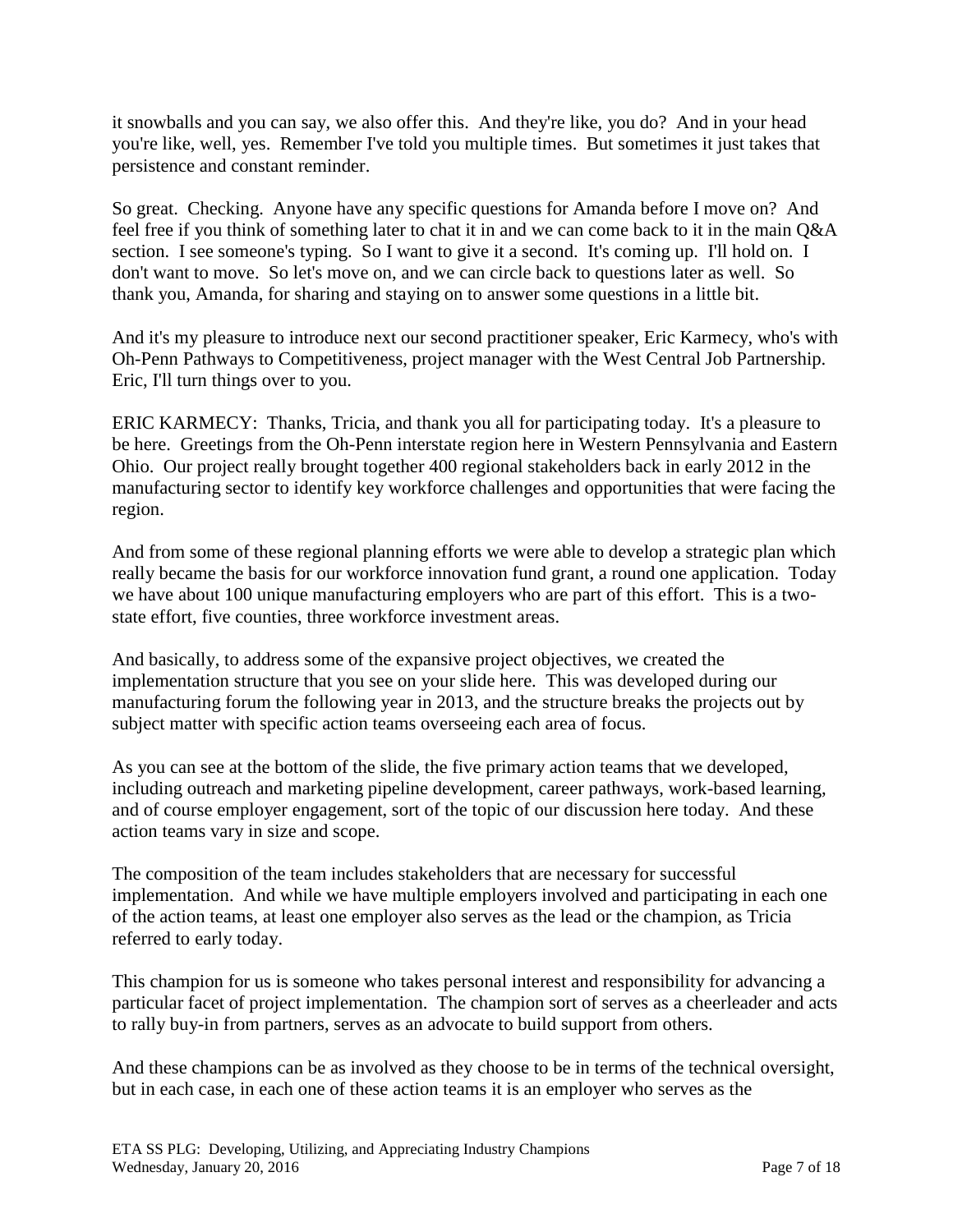spokesperson for the activity that is conducted by the team. And this employer, as the champion, is responsible for making presentations, reporting progress to general members, and informing other general stakeholder groups.

Oftentimes the action teams work together on projects that concern multiple areas of focus. For example, the outreach and marketing action team often works with the employer engagement action team to create marketing materials and appropriate messaging for recruiting business partners. I have included as an attachment a handout called implementation structure that gets into the more specific definitions that we've created for each of these teams.

Moving on to some other key employer engagement strategies that we've experienced over the years, some of which Amanda and Tricia hit on earlier, the first thing I just want to mention is the offering of individualized consideration. Obviously these are large industry consortia. We're bringing multiple employers together.

There does need to be some form of individual concern for each participating member, particularly from a communicative perspective. So we all know that business engagement is about relationships, and relationships built on trust are not developed over night but over the course of time. And so mass letters and e-mails are nice, but done alone they're not going to cut it.

So we've got to offer this individualized consideration for the unique needs of all businesses involved. So when we approach businesses, we do it with the mindset and the objective is discovery. What are their challenges? What are their passions? Who are their drivers, and how can we leverage their subject matter experts and leaders from within each business to benefit the industry as a whole? So what we want to do is just going with the mindset of finding out who wants to make a difference and provide them then with the support and resources to get it done.

The next thing that we have on the slide here is clear articulation of benefits, roles, and responsibilities. Every stakeholder has a critical role to play, but businesses are not going to invest their time unless they have a clear understanding of the benefits. So what we did was we laid out the specific benefits of their participation in black and white.

What can we achieve for the industry and for individual businesses if we set out to achieve it together? What type of investment, what must we make to be successful? And what are the things that businesses may be called upon to do in order to achieve that success? We put these to paper, and again, that is a handout that's available. There's an example under partner benefits and roles.

The next thing on the slide is taking a – looking at customized participation options. So not all partners can or should be expected to do all things, but there should be sort of something for everyone. So what we've done over the years is offer a wide pallet of participatory offerings. Each action team has a diverse set of projects which require business input.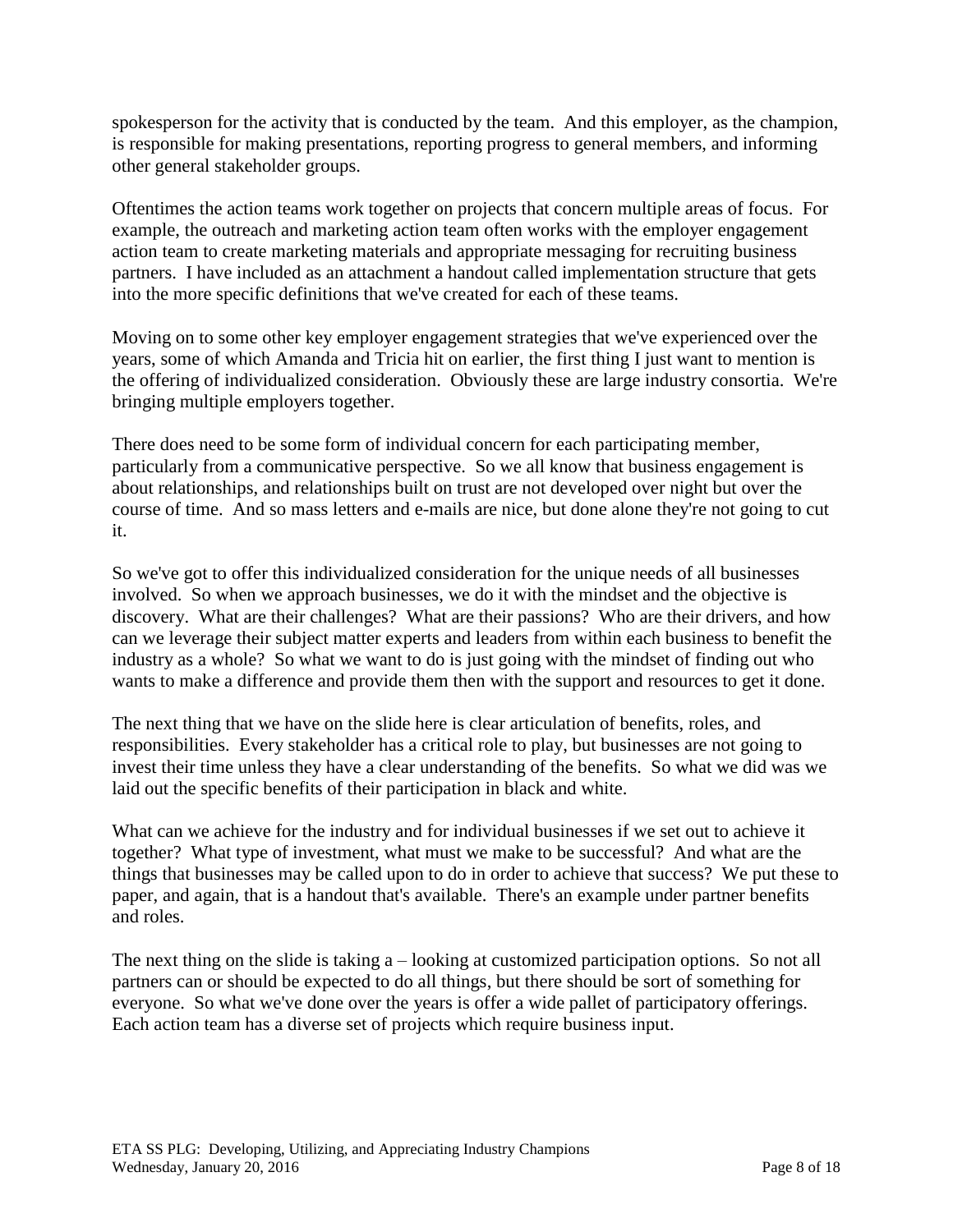So things could be as simple as participating in surveys or skill gap analysis; could be sitting down with a group of employers to look at the curriculum design or advising schools on curriculum development; could be credential adoption, career pathways ambassadors.

We ask our employers to do a lot of things, participate in job fairs, mock interviews, help us with research or to validate research that we've done. We ask them to serve as hosts for a number of events and activities. They can't possibly be involved in each and every one of these things. The important thing is that we give them enough variety so that there's an option for them to participate in at least one. And again, here we have – I've included the ambassador form and the credential option pledge as example highlights as well.

Employer champions and peer-to-peer communication, going to skip over those two for now and then get down to media matters. For us what we found was that it's important to document your accomplishments and successes but also then to put them to paper and share. It's amazing how much free press you can get when employers are driving the agenda.

You want to build relationships with your businesses but then also with the local media. Invite them to general membership meetings and let them hear about your success. We found a phenomenal partner in the form of the business journal, I know recognizing that not every media market has a business journal in their backyard, but to look for and find promoters of positive news. And when you find one, bring them to the table. Invite them to be there. Let them take your story and run with it. It's a pretty cost-effective way to get your message out to other employers.

And then of course speaking their language. Mentioned trust and individualized consideration earlier. To build effective relationships with businesses, we got to learn to speak their language. So we don't want to burden them with our own language, our own acronyms or workforce slang, but we want to create messaging and collateral materials that sound like they were authored by industry experts.

And in our case they sound that way because they were designed by industry experts. So we have an employer brochure, for example, that we use to recruit other businesses. This was developed with this thought exactly in mind. We used an industry perception survey to determine the messaging as well as input from our industry consortia leaders to develop a specific language that's included in that brochure. And again, that's an attachment here.

Finally, I just want to touch on nurturing existing relationships. Urge you not to take existing commitments for granted. I know early in my career I did just that. So it was kind of a hard lesson learned, but the recruitment of a new business partner is not the end of our efforts. It's just the beginning. Names and faces change. Business contacts move on. Companies get bought and sold. People are promoted. They retire. They move on to other jobs, other industries. Keep this in mind as you're building your relationship.

Find champions from multiple levels of each participating business and work with your business partners to ensure the participation becomes part of the culture of that organization. When they attend a meeting, they're taking the information that they acquire in that meeting back to their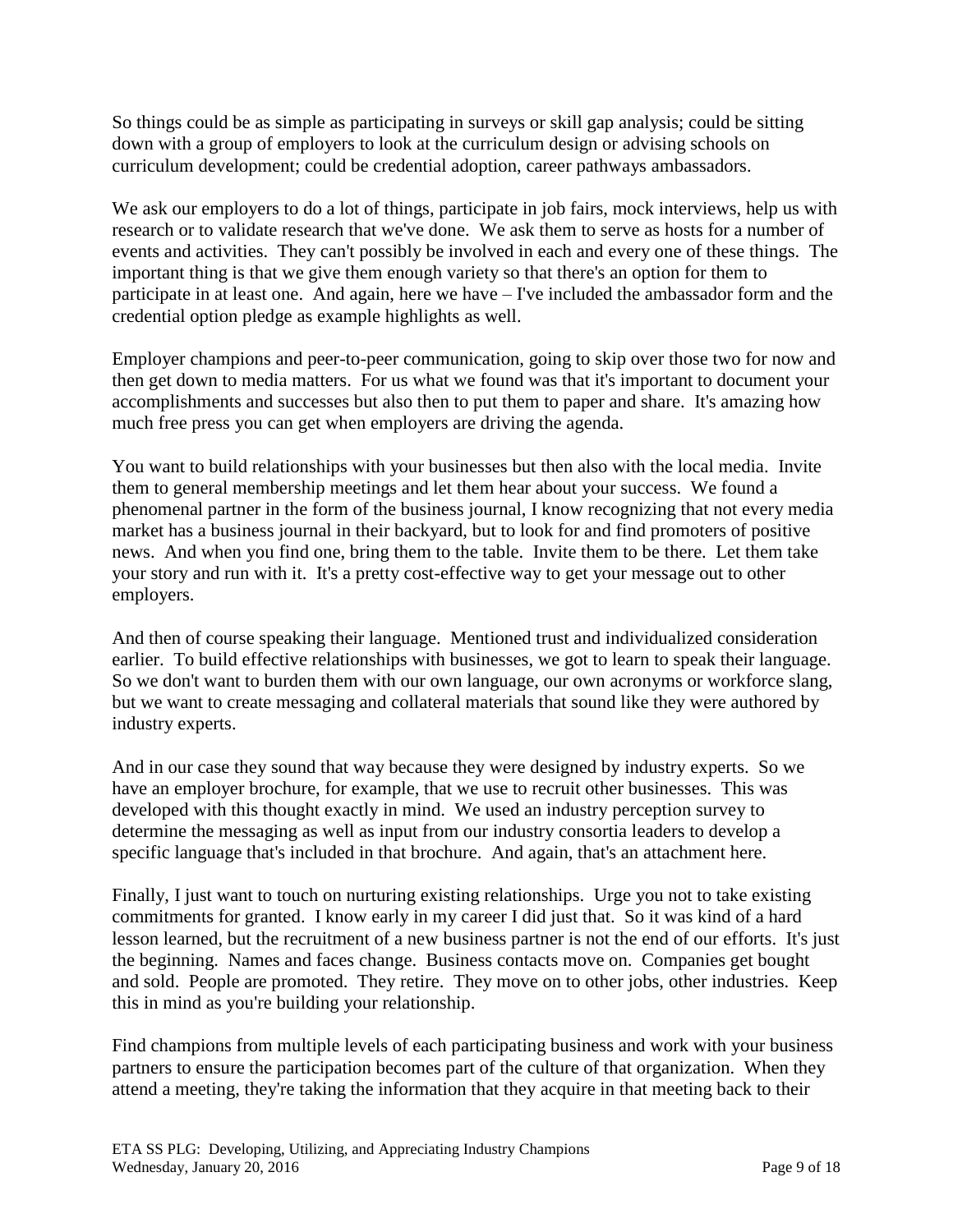home office and they're sharing it with others in their organization so that if and when they leave or move on, this has been something that's been a philosophy that's been adopted by the organization itself, not any one individual.

And then of course maintaining regular contact. And for us of course it's important to do the phone calls, the e-mails, the meetings, large-scale group meetings but we also try to visit each partner at their place of business in person at least once a year.

So those are some of the things that we have found to be successful, and look forward to hearing from others from around the country today on things that you guys have done to be successful as well. Tricia?

MS. MAGUIRE: Great. Thanks so much, Eric, and great advice. And actually, just wanted to circle back. I know we talked a little bit and you skipped over a little bit in this slide but the peer-to-peer communication is just a huge, huge thing to pay attention to. And I know you guys have used it a lot too, and just wanted to ask if you could say a little bit more about the specifics?

So asking your employer champions to actually just – and have you – has it been helpful to kind of draft talking points for folks if you're asking them to shoot an e-mail to a fellow business or have a phone conversation about the project asking them to participate, what are different things you can do to help your champions be better communicators even with their peers?

MR. KARMECY: Sure. Yeah. Workforce practitioners can offer businesses all the advice in the world, but no act is more compelling to a business than the endorsement or success story delivered straight from the mouth of their colleagues or competitors. So that is definitely something that we have tried to focus on.

Actually, a large number of our businesses that are involved today initially came to the table at the urging of one employer in particular who wrote a very compelling two-page personal letter several years ago at the very initial stages of this. And so in that case we weren't even at the table yet ourselves. The business them self had created the talking points.

Now, as we've progressed and developed resources to address this more broadly, yes. Absolutely we do do those types of things and providing talking points, but we're also asking that they call upon others to help identify what those talking points are.

MS. MAGUIRE: Yeah. And it's – sometimes even folks ask for the talking points but they'll go off script and do their own thing, but it's always – it's one of those things people love to ask for talking points so they have them and they – I see in the chat too Tina Burger [ph] mentioned that they also use champions to call their peers to complete occupational skill surveys and give them a script for the call.

So things like that go a long way. I mean, we all do it; right? We do it for other folks or even our bosses sometimes. You draft up an e-mail and say, here's some suggested language or here's some talking points or things to highlight or – especially if it's a – maybe some statistic if there's a – (inaudible) – a sector partnership, a training program going. You may put together, I've done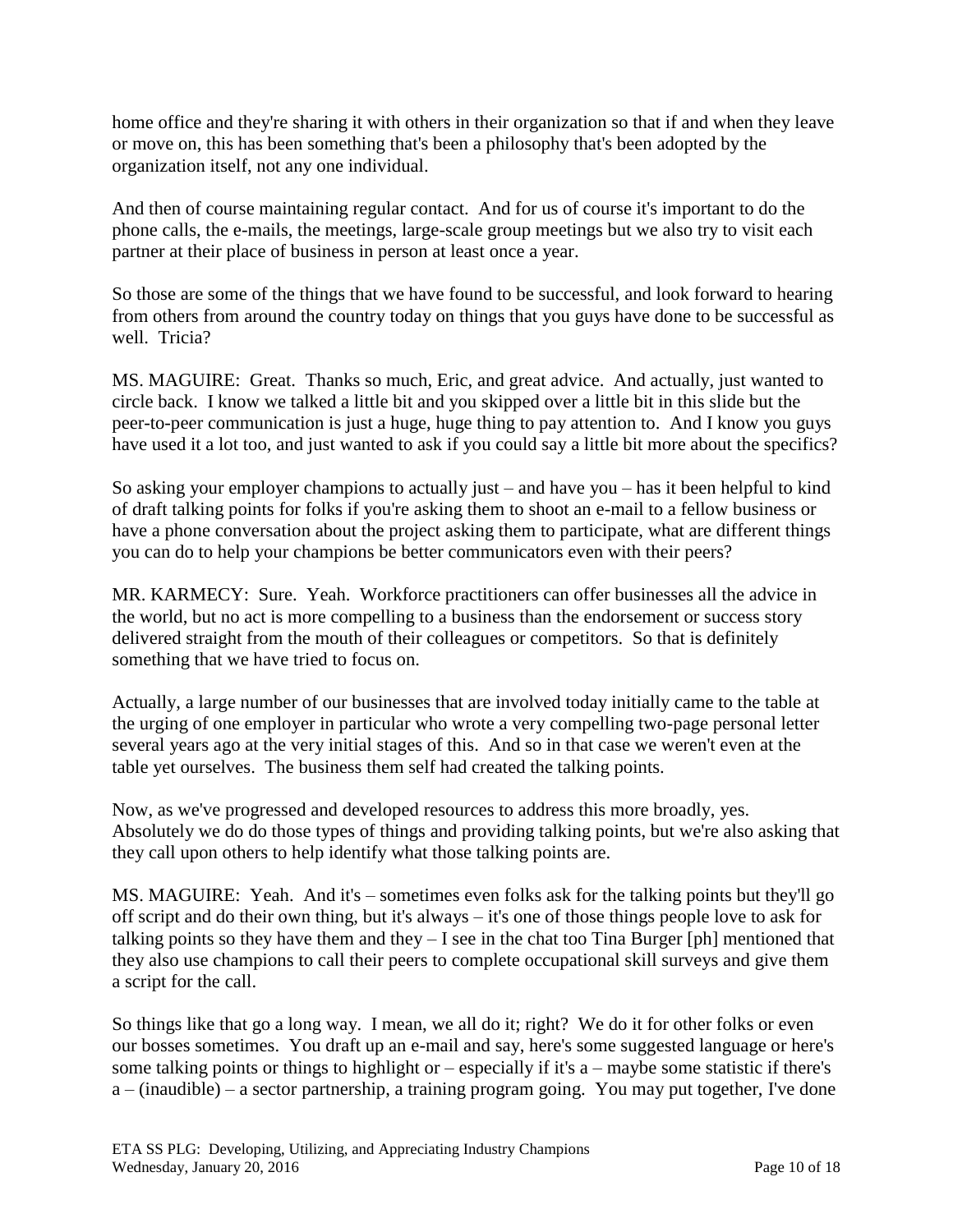this in the past in different roles, some current numbers. Be like, they're doing really great. They have this many participants. They have these skills or something like that to arm the business with even more information to kind of encourage their peers to come to the table. So that's great.

And wanted to circle back to  $-1$  love your point about that when you approach businesses, the objective is discovery because, I mean, to be honest, we're engaging industry because we're – we want them involved in our programs.

But what you need to present and what's really important and kind of we need to shift when we're talking to businesses is immediately try to engage them and tell them what's in it for them and not start saying, we're a great program and we are offering this, this, and this, which you can – you want to get to that, but you want to start with – and I love that word, discovery. It's discovering what their challenges are, their pain points.

So I just – I didn't know if you had anything more to say about that, but I just wanted to call that out because that kind of is a nice way to think about employer engagement, and that kind of shifts your talk – your own kind of language and how you would approach a business or employer.

MR. KARMECY: Yeah. I mean, we are passionate about what we do. We have a lot to say and a lot of different things to do, but you have to go in and be disciplined to not regurgitate all those things because you can overwhelm them very quickly. I mean, we all have great knowledge of our programs, but when we're conveying them, I mean, you have to tell people several times before they start to get it.

And what we're looking to do really is find employers who are willing to drive it. So keeping in mind that all of the things that we want so passionately to tell them about, these are things in this specific project that employers have created as key objectives of the project.

So when we go in, I'm looking for talent. I'm looking to find – when I'm sitting down with a business, I want to talk to as many people there at as many different levels as I can, and I want to find somebody who has passion about what it is that they do and about some of the challenges or opportunities that they see in terms of building and improving their workforce within their organization.

And that's the mindset you go in with, particularly on the – in the early stages is to get those people to the table so that they can help you mold the project plan moving forward.

MS. MAGUIRE: Exactly. That's what we're trying to work towards, creating buy-in. So thank you, Eric. And so I want to open it now up to both our speakers and some Q&A, and I want to – let's invite Brian back to give us a little technical update on – folks, feel free to keep chatting questions into the main chat, but there's also opportunity to unmute your lines. And I'm forgetting, Brian, what that queue is.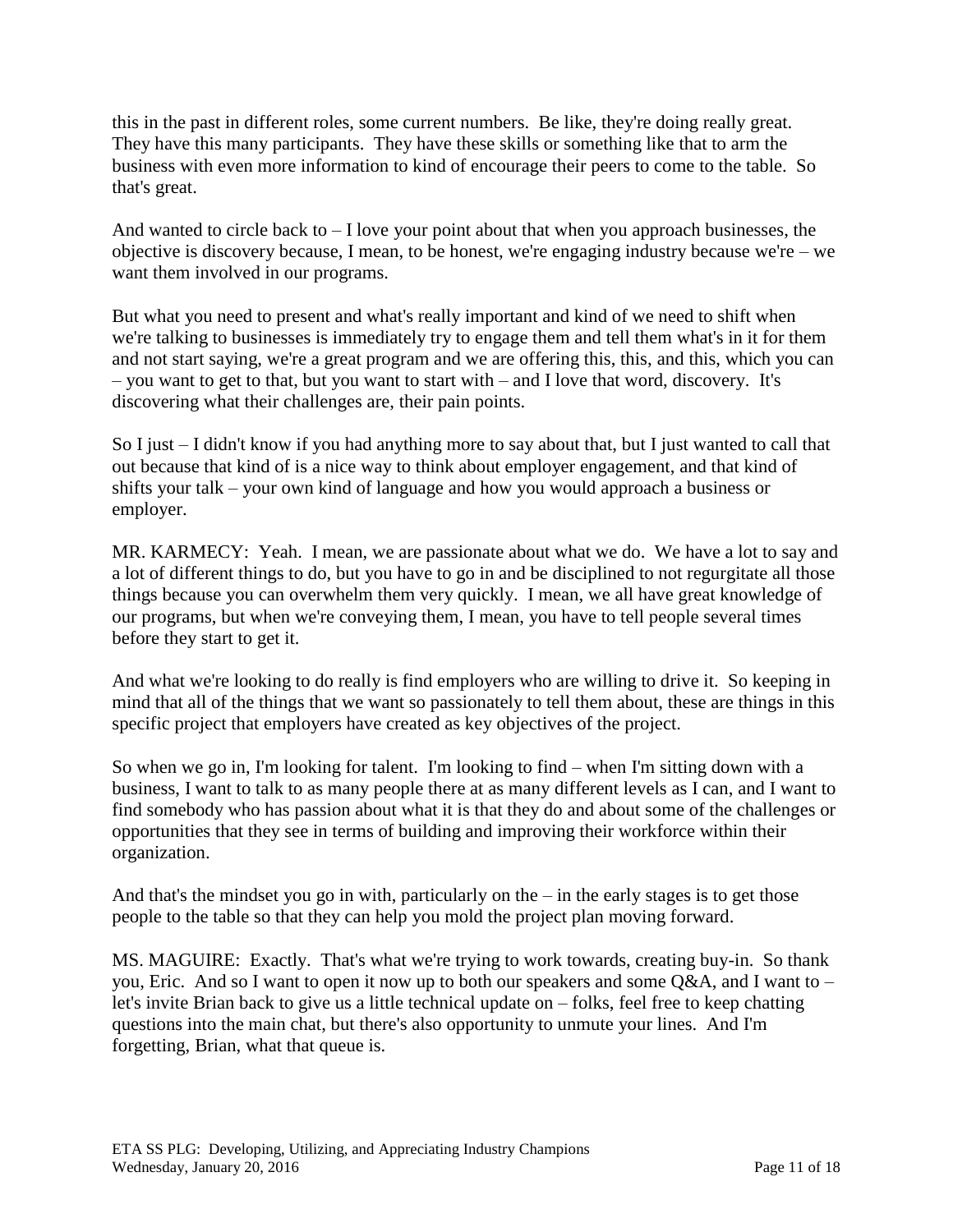MR. KEATING: No problem. So to unmute your phone line, everybody, the way you're going to do that is by pressing \*6 on your phone. So \*6 will unmute your line. If you could go ahead and let us know what question or comment you have, go ahead and once you're unmuted introduce yourself verbally and then give your question or comment or ask your question or make your comment.

And then once you are done asking your question or making your comment, you can press  $*6$ again to remute your line. So again, \*6 to unmute your phone line. Please go ahead and press \*6 again to remute once you're done, and we want to invite you to go ahead and do that now if you've got questions or comments you'd like to share verbally. Like Patricia said, you can absolutely continue to ask them over the chat, but we do invite you to chime in with us over the phone as well.

MS. MAGUIRE: Great. Thanks, Brian. And just to kick us off too to go back to some of the questions that were coming in while our practitioners were speaking, wanted to go back. Sherry Taylor (sp), you had a great point about having quotes particularly from those who have gone from a naysayer to believers and champions and asking if we have the quotes to share. And I know Gail Green (sp) had mentioned that you guys use business testimonials, and they go a long way towards attracting new business.

And I have to agree. I've used them in – when I was employer coordinator and job developer myself in different ways, and I've seen other folks do it. But it's a good question in terms of  $-I$ don't know if – I know, Amanda, you had written that you don't have any available, but it's a great idea and – but, Eric, do you guys have any – in terms of – I feel like it might be a tricky thing to share, but my mind is going too to see if there's a way we can maybe set up something to – if folks get permission from their business partners, to share a quote or something that others can access who are maybe trying to start a new sector partnership and can say, another manufacturer or healthcare or IT company in another region had this experience or something of that.

So, Amanda, Eric, anything to jump in on that point in terms of business testimonials or quotes?

MS. DUNCAN: This is Amanda. We have used some statistics related to either the return on the investment or the business impact as far as maybe a lower attrition rate or lower turnover to talk about the financial impact that can happen with the business.

And we do have some testimonials on certain aspects of our partnerships, but one kind of funny story that one of our main champions, who has even moved employers and continues to be a real driving force even though the company she worked for changed, she said, you're the best kept secret I don't want my competitors to know about you because it helps my business so much, which of course then drove more people to inquire.

So really even though she wasn't giving a testimonial, just the fact that saying, you're  $my -$  the secret to my business through kind of a humorous impact had people inquire with us. So obviously we're not publishing that at our website, the best kept secret, but yeah. So that's something that was kind of impactful.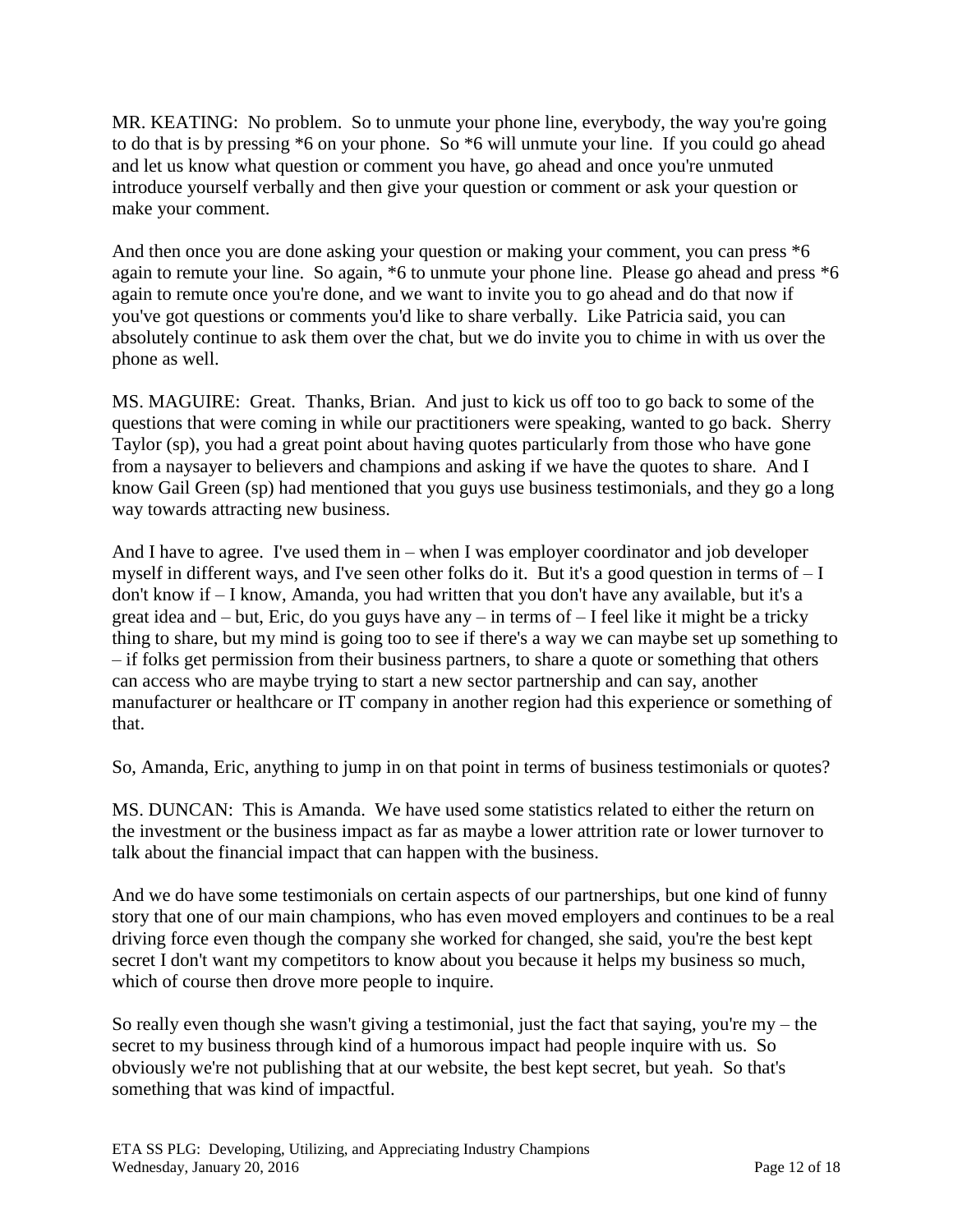MS. MAGUIRE: That's awesome. Yeah. And I know, folks – and actually, I was going to pull up – I know, Eric, you have your brochure. Folks, I've used the quotes similar to that. I love the best kept secret one, and it's kind of ironic that makes people be like, really? But using similar ones on program brochures or on websites or things of that nature. Eric, did you have that on your – what's on your brochure, or have you used quotes or testimonials?

MR. KARMECY: The language in our brochure is limited. It's – it focuses on some of the benefits, attracting the next generation, the training, the developing relevant programs. It really is focused on that. We did not include – it's a great idea to include this testimony. The media that I was talking about, we can't have a meeting without  $-$  I'm talking about crews of  $-$  I mean, we're on TV. We're on the radio, and we don't pay for any of this stuff.

Every meeting we have multiple media sources now that show up to every meeting and give us a lot of free advertising and testimonials from the businesses who are there. We usually have about 50 people at our meetings. Usually about 25 to 35 companies are represented out of those 50 people.

And the companies are the ones reporting, and the media's there listening to them and quoting them and then taking it and putting it into their press after the event and grabbing people after to do video for TV and those types of things. So it's really been incredible some of the free stuff that we've been able to get from the local regional media here.

MS. MAGUIRE: And actually, you queued me up for – I had a follow-up question I wanted to ask both of you too, and you – because you touched on it a little bit in your presentation. I want to draw it out because once you develop and really utilize and put your champions to work, you also want to make sure you're kind of rewarding them or acknowledging them, recognizing, appreciating, whatever the words.

I know media is one way, and businesses usually like that good press, free press, free publicity or PR, advertising. Amanda, you mentioned taking employers with you to the national fund meeting, and that's kind of a nice way to appreciate them. And I didn't know if you guys had any other tips or ways that you have recognized your employer champions for the work that they do in your different programs. So Amanda, do you want to start or –

MS. DUNCAN: Yeah. One of the things that we are really cognizant of is every time that we have a grant opportunity – anywhere from 40 to 50 percent of our budget comes from nonfederal funding even though we're a workforce board. We are aggressive about applying for other grant opportunities. So those champions are who we contact first when we have grant dollars available for flexible or innovative approaches.

So for instance we received some money for a women's non-traditional training program to have women enter manufacturing. So we reached out to those companies first who were our champions for our aviation program because there was OJT dollars that were associated with that. We received a Boeing grant for OJT. We reached out to those companies who were at the table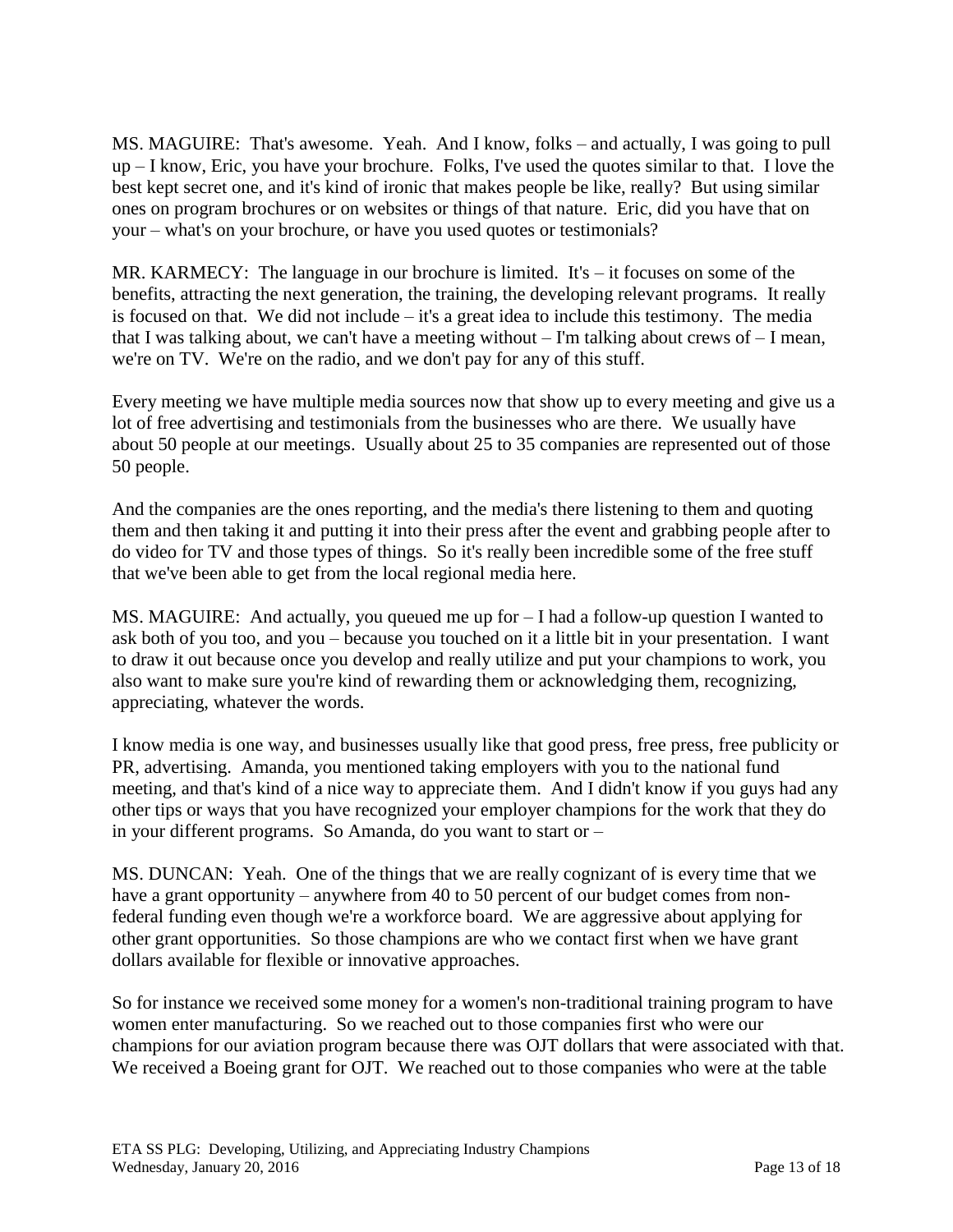active, engaged in the industry first. So it's kind of like something that we can offer them for their great partnership.

MS. MAGUIRE: That's great. Training dollars – OJT dollars is a big one. It goes a long way with businesses. So that's great. Eric, you have any more examples? I know you brought up the media piece too, which is a key one.

MR. KARMECY: We did create – and I did not include this as an attachment – we created a very simple one-page success story profile that we've not done a great job at soliciting success stories from them. But very early on in our project we did kind of give – invite them to tell us about their successes. We do try to highlight our companies on a monthly basis, on a rotating basis. We give each company a spotlight on our e-newsletter with links to their website and more information.

So, I mean, we're promoting the companies themselves based on their involvement in the consortia as well and trying to get them to be more cognizant of what is a success story because some of the hardest things that we have, both – we have a hard time doing that not just with our employers but even internally here in our organization, trying to get other staff to tell their story about their great work with clients and customers.

MS. MAGUIRE: I know. That's always a challenge because it seems kind of in addition to our everyday work, but it actually is a great way to help promote and leverage and highlight the good work.

And I was going to say I've done similar things. Look first at if you do your own e-newsletters or any type of publications, include those success stories, pictures, the employers in our spotlight or highlight, as well as look at businesses often have a lot they do internal – their own internal website or on their own newsletters or internet or something like that.

And so if you provide them with a short blurb of a success story and a picture or something or if they participated in something, I found they're very willing – you've done the work for them. They just need to submit it through their channels or something, and that gets them nice publicity internally as well – as well as external.

And I've seen other – and it's easy – this is something you kind of build on and you expand as you develop and have more mature sector partnerships, but I've seen a lot of sector partnerships, once they do have graduations or completing training or education programs, they use that graduation to invite the businesses to have them maybe MC it or give an award at each one or something like that to really bring home that – and actually, and businesses seem to really love that, and when – and if it's a big annual thing or – they love having plaques or statues or some type of acknowledgement that they can bring back and put that on their – up on their office on their wall or something like that. So any little things like that can really be helpful, and does any – and I'm kind of keeping an eye on too the chat here.

If anyone on the call here has any examples of what they've been doing, feel free to jump in. It's always good to get new ideas of ways to do this. Oh, and actually, so Tina just jumped in with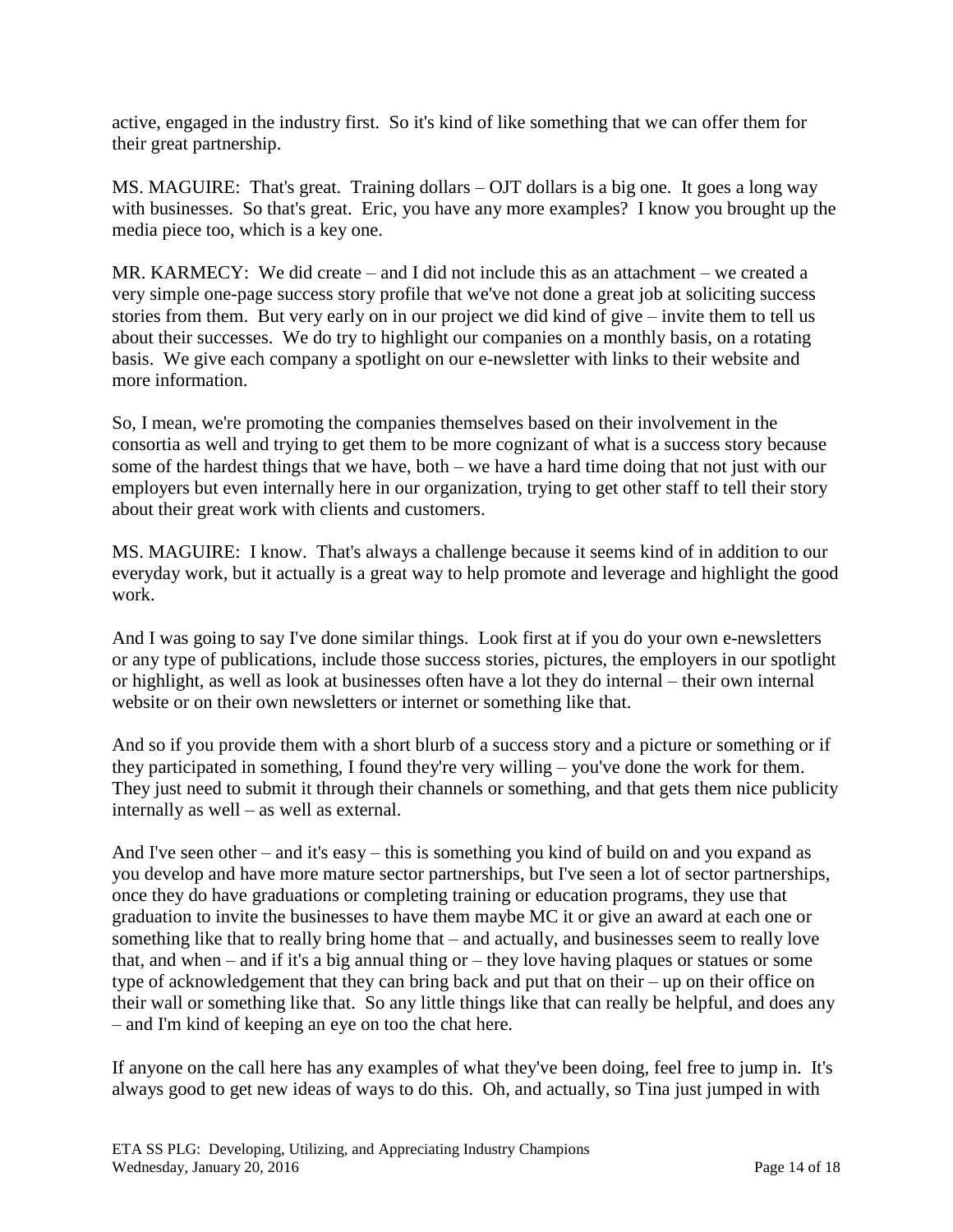do a lot of live streaming and tweeting at their quarterly events and send pics of attendees, which is great. I have to be better about tweeting and things, but that's a great way too to get some quotes or just have a hashtag an event and encourage people to use it.

And then you can retweet or reuse their tweets; right? I just said tweet a lot. I think I'm using the right language. Yes. So that's another great example of how to use social media to get out there and get the stories out there.

And we're veering off a little bit to a question from Joe Young. She was asking to both of you – and I know the answer but, "Is there a membership fee for employers to be a part of your coalition?"

MS. DUNCAN: No. This is Amanda.

MR. KARMECY: This is Eric. There – we have kind of a unique structure in the Oh-Penn region. We've got two different consortia that have come together. Now, through the American Apprenticeship Initiative, we have actually have five and an expanded greater Oh-Penn region. But as it relates to this project, two primary consortia that came together under one umbrella, the one in Pennsylvania had absolutely no fees for participation.

The one in Ohio did have a fee structure associated with it. Now, obviously to take advantage or to participate in any of these action teams, they don't necessarily have to have been part of either consortia, to be honest. But yes. There is a fee structure for the Mahoning Valley Manufacturers Coalition in Ohio. That is required, but that is – that does not prohibit them from taking advantage of the grant-related activity.

MS. MAGUIRE: Thank you. And, Amanda – (inaudible)?

MS. DUNCAN: Sometimes we – there's not a fee to participate with us, but as we enter into grant projects, there's sometimes a matching fund requirement. And we talk to the employers about usually the biggest commitment is the value of their time at the meeting. So then they have to determine is it worth the return on the investment of my time?

MS. MAGUIRE: And that's a really good point, and I think you both touched on you had it in terms of really being clear with the employers when they – what their – your expectations are when they join the coalition. And I think you're both very good about, in your programs, of doing that so that the employers know they're not just – you want them to actually participate and maybe take on pieces of work or something and not just kind of come in that champion versus representative type of role, that doer versus talker. So actually, that's a good question here. Do you guys have any official kind of – how do you kind of on board your employers in terms of expectations of their participation?

MS. DUNCAN: We had a commitment sheet that we have people sign in our manufacturing collaborative to allow them to have access to the high schools or bringing students to tour their facilities. And then they can indicate the level that they're going to participate at, but they have to identify the key staff from their company that will be the point of contact so they're not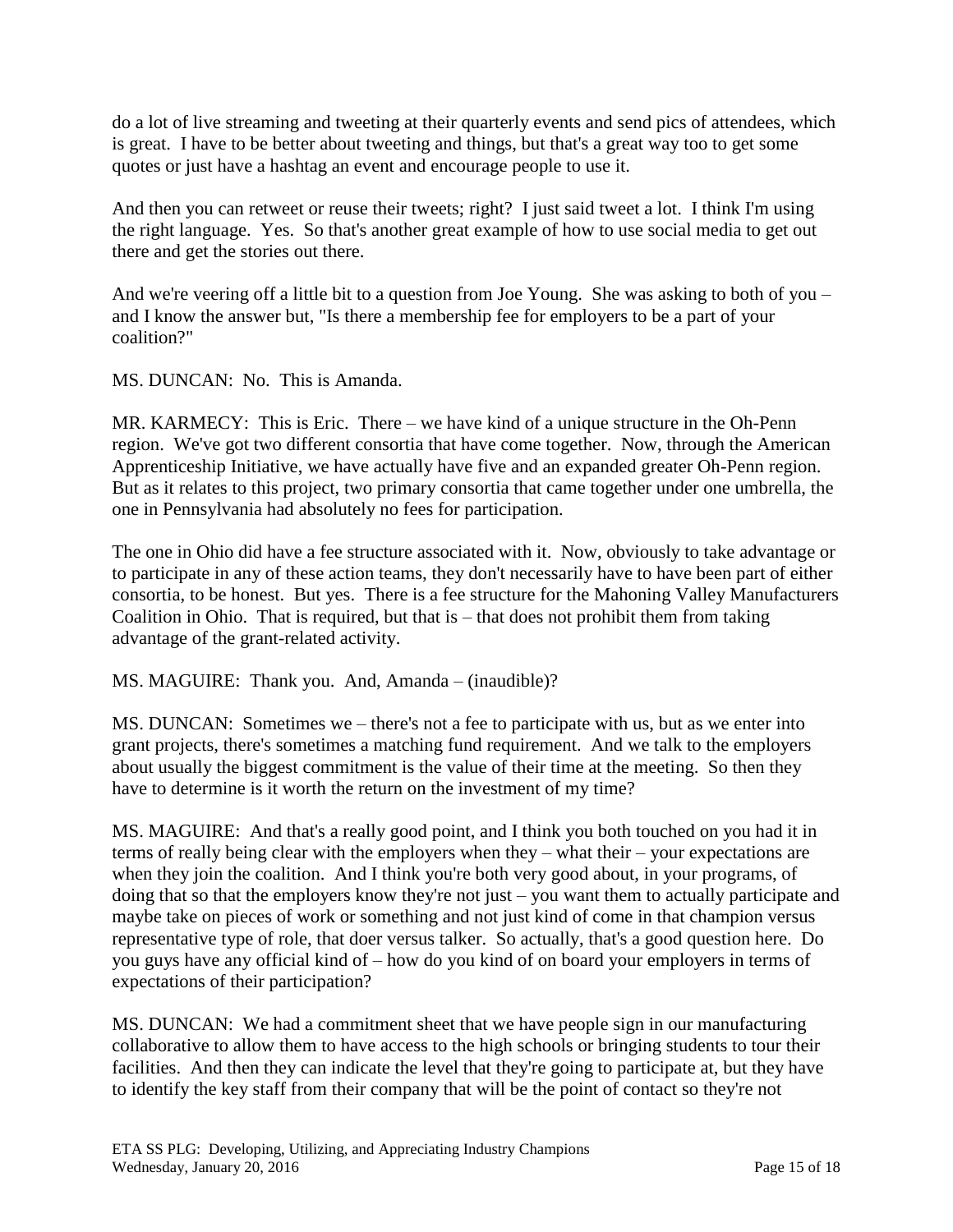sending a different staff person to every meeting that we have, that we have consistent representation from the company.

MS. MAGUIRE: That's awesome. Yeah. That's always helpful because that's a challenge that people have had before that they have the commitment from the company, but just like you said, it's kind of they know – they commit to coming, but whoever can come at the time. So it's hard to make progress if it's a new person each time. That's awesome.

And Eric, you guys have partners and roles clearly defined too; right?

MR. KARMECY: Yeah. And we also have a memorandum of understanding that we ask each of them to sign. I will say back to that last question about the fee structure, now, we haven't looked at this – we haven't looked at the data for this in other areas outside of our region.

But I will say that the group that actually pays or has to write a check to be a part of the – they seem to be the stronger – if I had to tell you which one was stronger between the two consortia, the one in Ohio that has that fee structure assigned to it seems to have greater participation rates and seems to be more – I don't know how to say more active.

So it's something that we've talked about recently and that we're still kind of getting our arms around as to – because there are pros and cons to having those fee structures. Obviously, for the long-term sustainability of this and if the employers again are the drivers and elect to require that, then obviously we're not going to object or stand in their way.

MS. MAGUIRE: Right. I know there's that pro and con is – when you have – when people even pay a little bit of money, they have more skin in the game, and they're more likely to pay attention versus if you offer something for free. Sometimes even  $a - I'$ ve done it when I've had – put on different events or trainings, and when you have them free, people sign up and then if something comes up, they may not come.

But they're more likely if they put a registration fee down to let you know if they're not coming or follow up or they take the commitment a little seriously. It's human nature. I do it as well. So it's interesting, though. So did you say as to how the fee structure came about and how you kind of introduced it?

MR. KARMECY: And again, this kind of came about before I was even at the table with this group.

MS. MAGUIRE: Okay.

MR. KARMECY: But I know that it is  $-$  it's a tiered structure that enables the smaller companies who may not be able to afford as much money, they're paying by the – their total employment a tiered structure so that this thing is not – so that it's not dominated by just the large companies.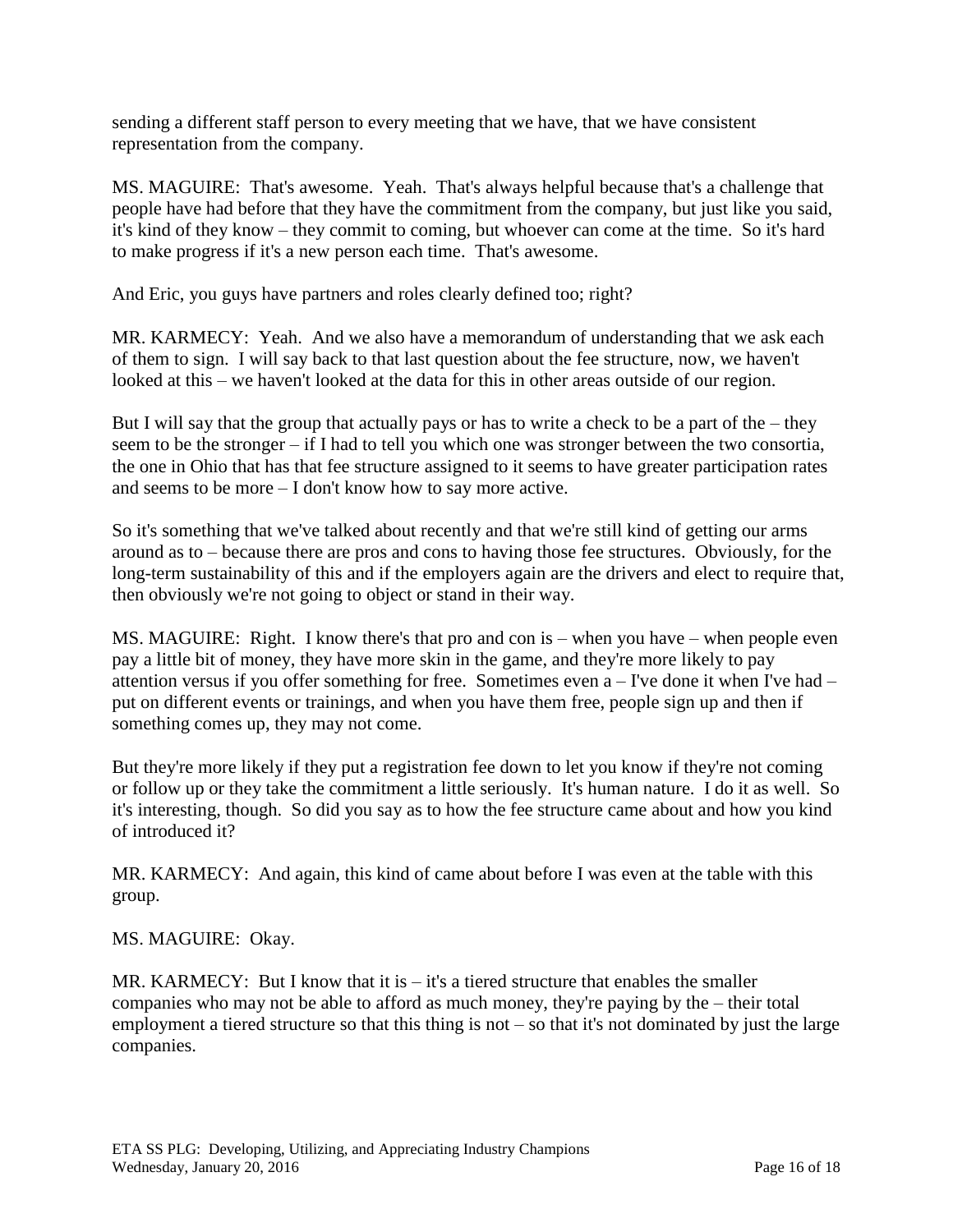MS. MAGUIRE: Right. Very interesting, and so I see too we're about five minutes before 3:00. So just want to do a time check, and I think I got all the questions that folks have posed. But I just want to throw it out there, if there's any last-minute burning questions before we do a little wrap up. So feel free to type them or interrupt us. And, Brian, can you put the slides back up? I just had a couple of closing slides just to let people know. Thank you.

And so here's our contact information for our speakers and myself, if you have any follow-up questions that come up afterwards. Or feel free to contact me if you have also any ideas for the two remaining peer learning group industry webinars that we're going to be doing, which I'll get to in a minute.

I want to keep this slide up for a second so you can see the info. But I want to say thanks again to Amanda and Eric for taking the time and sharing their experience, and thanks to you all on the phone for participating. And scrolling through too I did see someone said that great information for sharing, and they approach engagement the same way. So good to know that we're offering good information for folks. So thanks for the feedback.

And so just in terms of the next two webinars that we're going to be doing in this series is in March we're going to be focusing on once you have your employers around the table and your champions, it's getting to a shared work plan. So you've done the initial engagement. You have employers at the table, and how do you develop a shared vision and mission and action steps? I know Eric had shared some of their kind of action teams, and so that kind of thing of how to really keep organized and keep people engaged and working towards your ultimate goal.

And then the big question in May that we're going to be trying to approach and offer some suggestions is how to sustain long-term employer engagement or industry engagement. I'm still trying to train myself to say industry versus employer, and I keep slipping. But past that, a lot of times you have the catalyst for bringing folks.

Yeah. There may be a grant, and then maybe once that – that grant may be hopefully a couple years, a few years. Once that's over how do you sustain that momentum and keep things going both with additional funding or without? So we're hopefully going to bring in some folks to talk a little bit about that in May.

And so thanks again. And actually, I wanted – and also some next steps. I want to put my thinking cap on. I really like this idea of the business testimonials and the videos and folks said, and I think I may follow up with some of you that had mentioned that to maybe brainstorm some ways we can maybe share what people have so that folks can leverage that when doing their industry engagement. And I don't see any more questions coming in.

So with two minutes to spare I'm going to wrap things up, and thank you again. And please enjoy the rest of your day, and hopefully we will see you on our future webinars. Thanks, everyone.

MR. KEATING: All right.